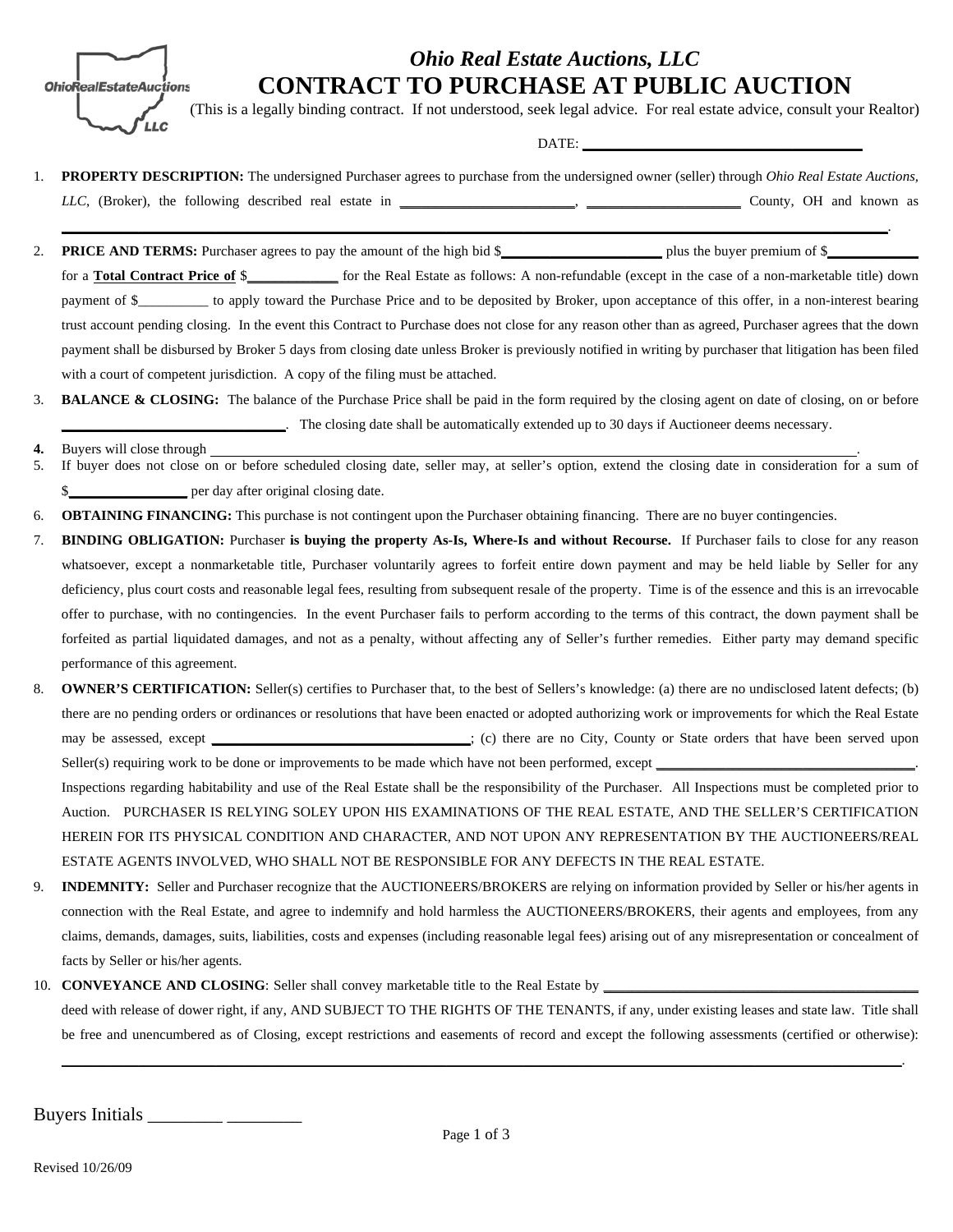- 11. **CONDITION OF IMPROVEMENTS:** The risk of destruction or substantial damage by fire or Act of God prior to delivery of deed is assumed by Seller. Seller agrees that on possession, the Real Estate shall be in the same condition as it is on the date of this contract, except for ordinary wear and tear. If the Real Estate should be damaged or destroyed by fire or other casualty and if, prior to Closing, the real Estate shall not be repaired or restored by and at the Sellers expense, to a condition as good as it was prior to the damage or destruction, then Purchaser, at his option, may terminate this contract by written notice to Seller and the Down Payment Shall be returned to Purchaser. While this contract is pending, Sellers shall not change any existing lease or enter into any new lease, nor make any substantial alterations or repairs without the consent of the Purchaser. In addition, the Purchaser also has an insurable interest in the property from date of this contract. Purchaser is hereby notified that insurance should be placed upon the property immediately to protect Purchasers' interest.
- 12. **DISCLOSURE:** Buyer Seller is a licensed Real Estate Broker or Sales Person.
- 13. **POSSESSION:** Possession shall be given  $\Box$  at closing,  $\Box$  days after closing  $\mathcal{Q}$   $\Box$  AM  $\Box$  PM, subject to Tenants' Rights, with deed. (Until such date, Seller shall have the right of possession free of rent, but shall pay for all utilities.) No work can be done on the property by the Purchaser until possession is given.
- 14. **AGENCY DISCLOSURE STATEMENT:** Purchaser acknowledges having reviewed and signed the Agency Disclosure Statement.
- 15. **SOLE CONTRACT:** The parties agree that this offer constitutes their entire agreement and that no oral or implied agreement exists. Any amendments to this offer shall be made in writing, signed by all parties, and copies shall be attached to all copies of the original offer. This offer shall be binding upon the parties, their heirs, administrators, executors, successors and assigns.
- 16. **TERMS**: The property sells:  $\Box$  to the high bidder regardless of price, *or*  $\Box$  subject to seller's confirmation.
- 17. **\$** must be deposited at the time of Auction as down payment by company, corporate or personal check (presented with positive I.D). This non-refundable down payment will be applied to the contract purchase price at closing and will be held in the trust account of BBBBBBBBBBBBBBBBBBBBBBBBBBBBBBBBBBBBBBBBBas escrow agents for the sellers.
- 18.  $\Box$  A ten percent Buyer Premium will be added to the high bid amount to determine the final contract-selling price paid by the purchaser.  $\Box$  No Buyer premium will be charged.
- 19. Taxes will be prorated using the method in which Seller's share is based upon the number of days from the date of the immediately preceding semiannual installment (June 30 or December 31) to the date of closing. Buyer will be assuming 6 months of accrued taxes.
- 20. This property is being sold at Public Auction, without recourse. Personal on-site inspection/s of the property or properties is strongly recommended. The property will sell "as is, where is," with no warranty expressed or implied as to improvements, availability of utilities, zoning, or environmental and wetland issues. Information contained online was obtained by sources deemed reliable. However, neither Ohio Real Estate Auctions, LLC nor their agents will be responsible for any errors or omissions herein. Announcements made at the auction will take precedence over written material, advertisements, or any other oral statements made prior to the day of auction. Purchasers should carefully verify all items and make their own decision as to the accuracy thereof before relying on same. Except in the case of an absolute auction, Auction Firm reserves the right to bid on behalf of the sellers. Auctioneer reserves the right to bid on behalf of himself at any auction. The seller and Auction Company reserve the right to preclude any person from bidding if there are any questions as to the person's credentials, fitness, etc.
- 21. Auction Firm hereby acknowledges that they represent the Seller. An Agency Disclosure Statement must be signed by the high bidder.
- 22. The  $\Box$  buyer,  $\Box$  seller shall be responsible for all transfer taxes, recording fees, title search, and deed preparation. Seller is responsible for real estate tax prorata, mortgage releases and will convey a good and marketable title. The  $\square$  buyer,  $\square$  seller,  $\square$  split 50/50, is responsible for survey cost, if a survey is required for a transfer. **\*Buyer is responsible for all other costs associated with closing.**
- 23. By bidding, the buyer agrees to waive the 10 day post inspection for lead based paint. Buyer also agrees to waive their right to receive a Residential Property Disclosure form and their right to rescind the Contract to Purchase.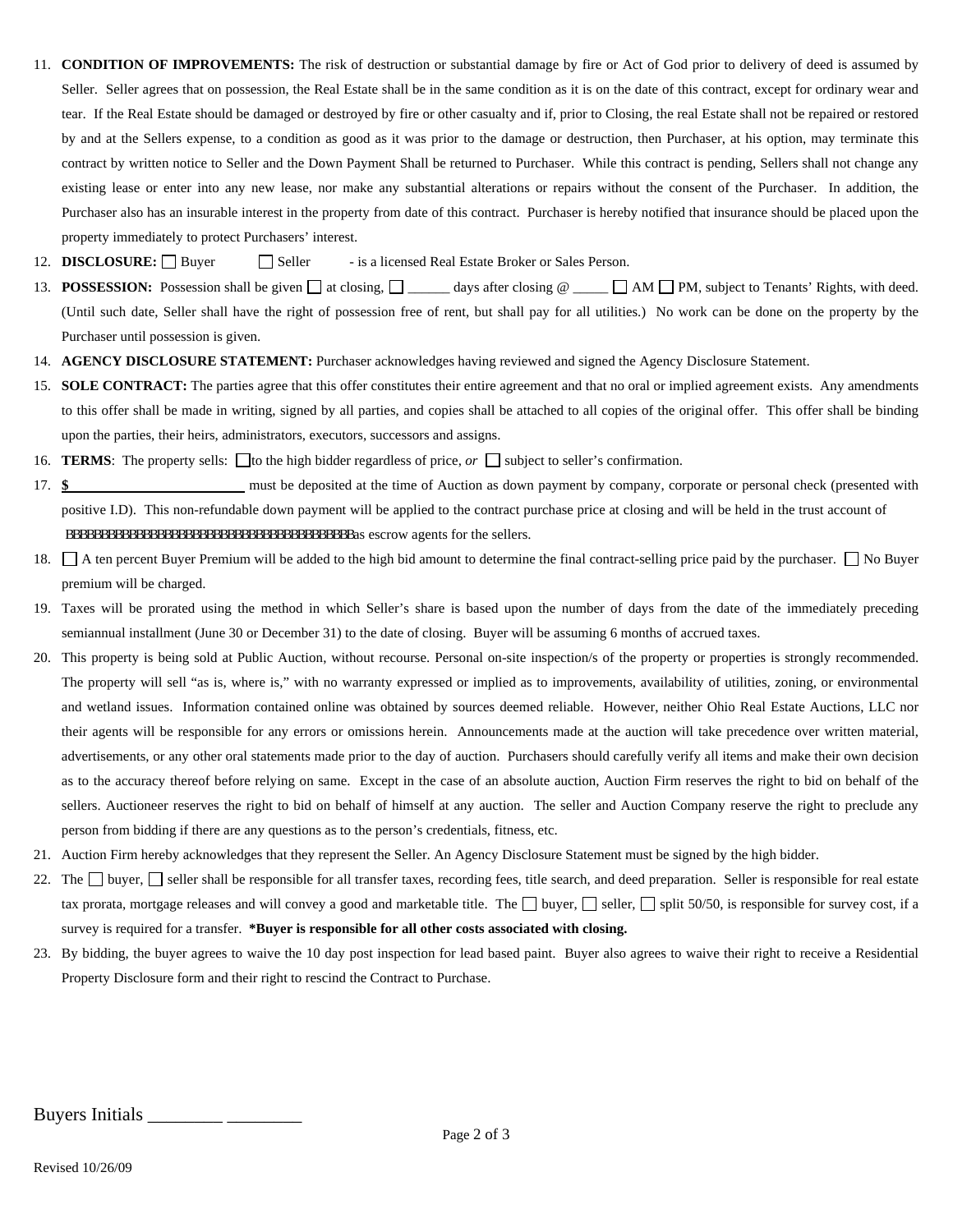|                                                                                                                                                                                                                                                                                                                                                                                                                                                                 | 25. OTHER:                        |
|-----------------------------------------------------------------------------------------------------------------------------------------------------------------------------------------------------------------------------------------------------------------------------------------------------------------------------------------------------------------------------------------------------------------------------------------------------------------|-----------------------------------|
| 26. <b>EXPIRATION AND APPROVAL:</b> This offer is void if not accepted in writing on or before $\Box$ o'clock $\Box$ A.M $\Box$ P.M. $\Box$ Noon<br>27. Make Deed to: (print)                                                                                                                                                                                                                                                                                   |                                   |
|                                                                                                                                                                                                                                                                                                                                                                                                                                                                 |                                   |
| The Purchaser has read, fully understands and approves the foregoing offer and acknowledges receipt of a signed copy.<br><b>Sign</b><br>Date                                                                                                                                                                                                                                                                                                                    | <b>Print</b>                      |
|                                                                                                                                                                                                                                                                                                                                                                                                                                                                 |                                   |
| PURCHASER: New York State State State State State State State State State State State State State State State State State State State State State State State State State State State State State State State State State Stat                                                                                                                                                                                                                                  |                                   |
|                                                                                                                                                                                                                                                                                                                                                                                                                                                                 |                                   |
| PHONE NUMBERS: New York Street and Street and Street and Street and Street and Street and Street and Street and Street and Street and Street and Street and Street and Street and Street and Street and Street and Street and                                                                                                                                                                                                                                   |                                   |
|                                                                                                                                                                                                                                                                                                                                                                                                                                                                 |                                   |
| convey the Real Estate according to the above terms and conditions, $\Box$ rejects said offer, or $\Box$ counteroffers according to the modifications initialed<br>by Seller(s). Counteroffer shall become null and void if not accepted in writing on or before $\Box$ o'clock $\Box$ A.M. $\Box$ P.M. $\Box$ Noon $\Box$<br>29. SELLING FEES AND EXPENSES: Seller is to pay an auction selling fee and reimburse agreed expenses as per the Auction Contract. |                                   |
| <b>Sign</b><br>Date                                                                                                                                                                                                                                                                                                                                                                                                                                             | Print                             |
|                                                                                                                                                                                                                                                                                                                                                                                                                                                                 |                                   |
| SELLER: <u>Contract Communication of the Contract Communication of the Communication of the Communication</u>                                                                                                                                                                                                                                                                                                                                                   |                                   |
| FULL ADDRESS:                                                                                                                                                                                                                                                                                                                                                                                                                                                   |                                   |
| <b>PHONE NUMBERS:</b> The state of the state of the state of the state of the state of the state of the state of the state of the state of the state of the state of the state of the state of the state of the state of the state                                                                                                                                                                                                                              |                                   |
| WITNESS:                                                                                                                                                                                                                                                                                                                                                                                                                                                        |                                   |
|                                                                                                                                                                                                                                                                                                                                                                                                                                                                 |                                   |
| CO-OP AGENT / BROKER                                                                                                                                                                                                                                                                                                                                                                                                                                            | <b>CO-OP REALTOR /BROKER FIRM</b> |
|                                                                                                                                                                                                                                                                                                                                                                                                                                                                 |                                   |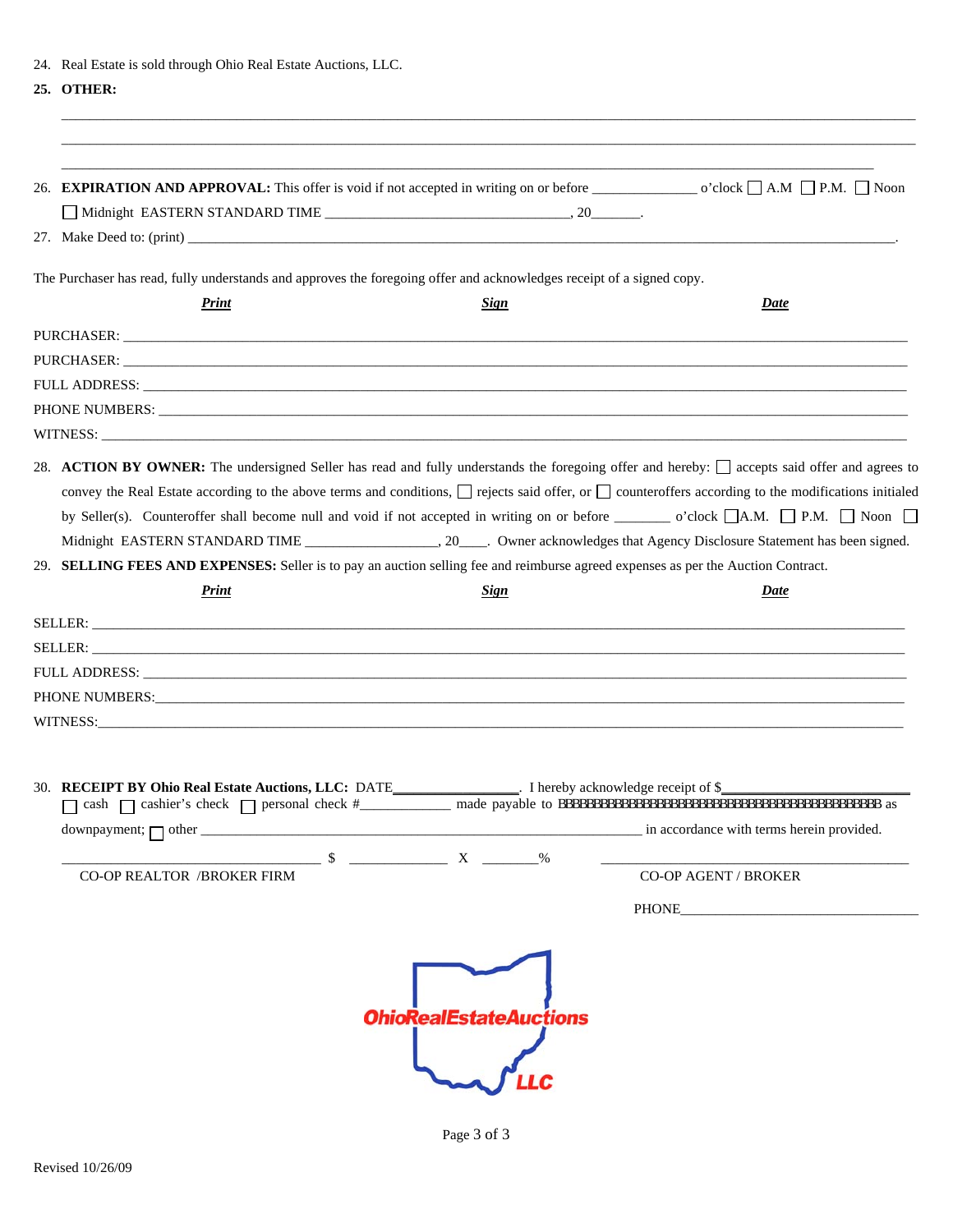

# **AGENCY DISCLOSURE STATEMENT**



| The real estate agent who is providing you with this form is required to do so by Ohio law. You will not be bound to pay the             |
|------------------------------------------------------------------------------------------------------------------------------------------|
| agent or the agent's brokerage by merely signing this form. Instead, the purpose of this form is to confirm that you have been           |
| advised of the role of the agent(s) in the transaction proposed below. (For purposes of this form, the term "seller" includes a landlord |
| and the term "buyer" includes a tenant.)                                                                                                 |

| Property Address: |  |
|-------------------|--|
| $Buyer(s)$ :      |  |
| $Seller(s)$ :     |  |

#### **I. TRANSACTION INVOLVING TWO AGENTS IN TWO DIFFERENT BROKERAGES**

| The buyer will be represented by  |          | and |                  |  |
|-----------------------------------|----------|-----|------------------|--|
|                                   | AGENT(S) |     | <b>BROKERAGE</b> |  |
| The seller will be represented by |          | and |                  |  |
|                                   | AGENT(S) |     | BROKERAGE        |  |

#### **II. TRANSACTION INVOLVING TWO AGENTS IN THE SAME BROKERAGE**

If two agents in the real estate brokerage

represent both the buyer and the seller, check the following relationship that will apply:

| $\Box$ Agent(s)                                                                                                                      | work(s) for the buyer and                    |
|--------------------------------------------------------------------------------------------------------------------------------------|----------------------------------------------|
| Agent(s)                                                                                                                             | work $(s)$ for the seller. Unless personally |
| involved in the transaction, the broker and managers will be "dual agents", which is further explained on the back of this form.     |                                              |
| As dual agents they will maintain a neutral position in the transaction and they will protect all parties' confidential information. |                                              |

 $\Box$  Every agent in the brokerage represents every "client" of the brokerage. Therefore, agents

and \_\_\_\_\_\_\_\_\_\_\_\_\_\_\_\_\_\_\_\_\_\_\_\_\_\_\_\_\_ will be working for both the buyer and seller as "dual agents". Dual agency is explained on the back of this form. As dual agents they will maintain a neutral position in the transaction and they will protect all parties' confidential information. Unless indicated below, neither the agent(s) nor the brokerage acting as a dual agent in this transaction has a personal, family or business relationship with either the buyer or seller. *If such a relationship does exist, explain:* 

*\_\_\_\_\_\_\_\_\_\_\_\_*\_\_\_\_\_\_\_\_\_\_\_\_\_\_\_\_\_\_\_\_\_\_\_\_\_\_\_\_\_\_\_\_\_\_\_\_\_\_\_\_\_\_\_\_\_\_\_\_\_\_\_\_\_\_\_\_\_\_\_\_\_\_\_\_\_\_\_\_\_\_\_\_\_\_\_\_\_\_\_\_\_\_\_\_\_\_\_\_\_\_\_.

### **III. TRANSACTION INVOLVING ONLY ONE REAL ESTATE AGENT**

Agent(s) \_\_\_\_\_\_\_\_\_\_\_\_\_\_\_\_\_\_\_\_\_\_\_\_\_\_\_\_\_\_\_\_\_\_\_\_\_\_ and real estate brokerage \_\_\_\_\_\_\_\_\_\_\_\_\_\_\_\_\_\_\_\_\_\_\_\_\_\_\_\_\_\_\_\_\_\_\_\_\_ will

 $\Box$  be "dual agents" representing both parties in this transaction in a neutral capacity. Dual agency is further explained on the back of this form. As dual agents they will maintain a neutral position in the transaction and they will protect all parties' confidential information. Unless indicated below, neither the agent(s) nor the brokerage acting as a dual agent in this transaction has a personal, family or business relationship with either the buyer or seller. *If such a relationship does exist, explain*: \_\_\_\_\_\_\_\_\_\_\_\_

 $\Box$  represent only the (*check one*)  $\Box$  **seller** or  $\Box$  **buyer** in this transaction as a client. The other party is not represented and agrees to represent his/her own best interest. Any information provided the agent may be disclosed to the agent's client.

\_\_\_\_\_\_\_\_\_\_\_\_\_\_\_\_\_\_\_\_\_\_\_\_\_\_\_\_\_\_\_\_\_\_\_\_\_\_\_\_\_\_\_\_\_\_\_\_\_\_\_\_\_\_\_\_\_\_\_\_\_\_\_\_\_\_\_\_\_\_\_\_\_\_\_\_\_\_\_\_\_\_\_\_\_\_\_\_\_\_\_\_\_\_\_\_\_\_\_\_\_\_\_.

### **CONSENT**

I (we) consent to the above relationships as we enter into this real estate transaction. If there is a dual agency in this transaction, I (we) acknowledge reading the information regarding dual agency explained on the back of this form.

| <i>BUYER/TENANT</i> | DATE | <i>SELLER/LANDLORD</i> | DATE |
|---------------------|------|------------------------|------|
| <i>BUYER/TENANT</i> | DATE | <i>SELLER/LANDLORD</i> | DATE |

Page 1 of 2 Effective 01/01/05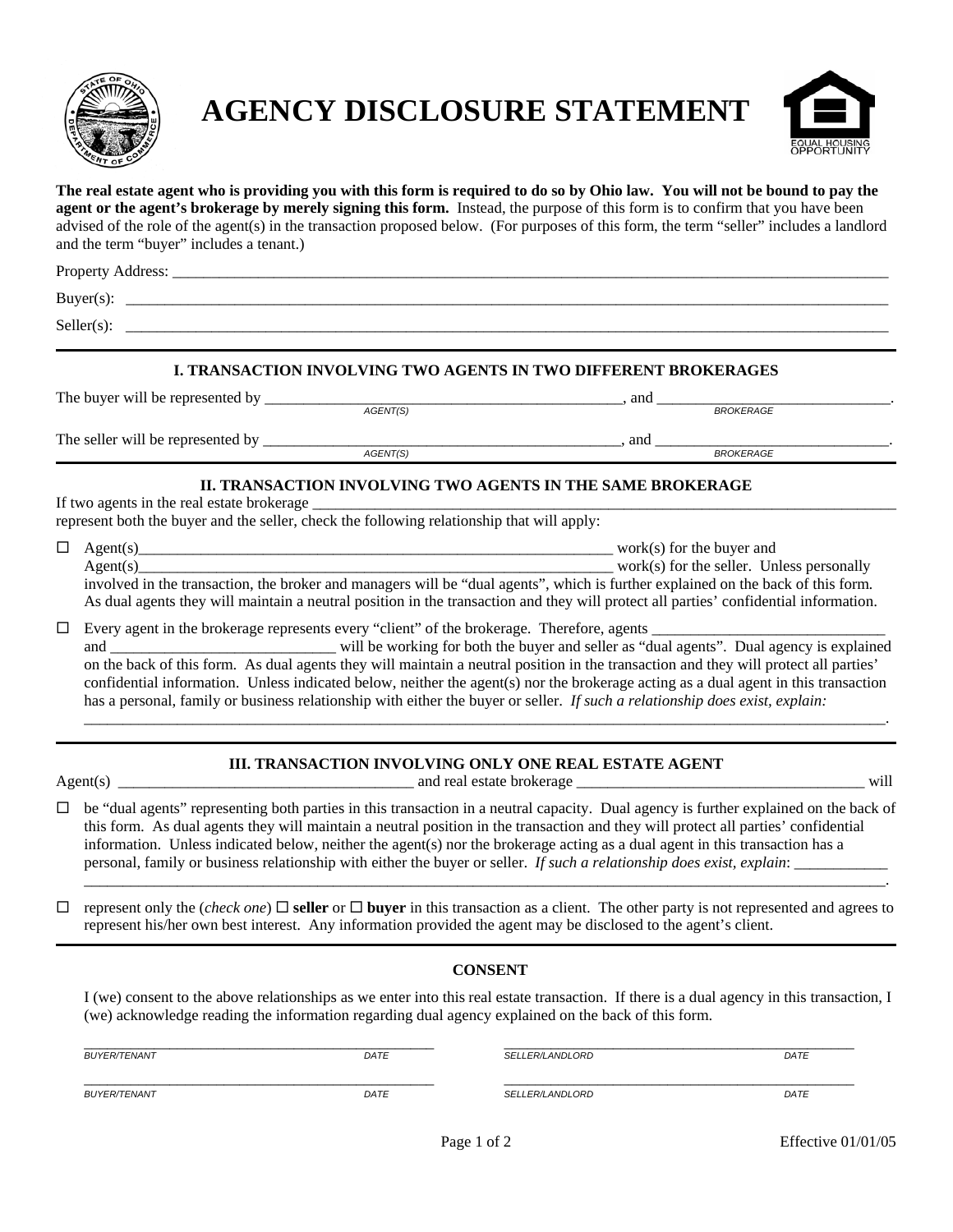# **DUAL AGENCY**

Ohio law permits a real estate agent and brokerage to represent both the seller and buyer in a real estate transaction as long as this is disclosed to both parties and they both agree. This is known as dual agency. As a dual agent, a real estate agent and brokerage represent two clients whose interests are, or at times could be, different or adverse. For this reason, the dual agent(s) may not be able to advocate on behalf of the client to the same extent the agent may have if the agent represented only one client.

### **As a dual agent, the agent(s) and brokerage shall:**

- Treat both clients honestly;
- Disclose latent (not readily observable) material defects to the purchaser, if known by the agent(s) or brokerage;
- Provide information regarding lenders, inspectors and other professionals, if requested;
- Provide market information available from a property listing service or public records, if requested;
- Prepare and present all offers and counteroffers at the direction of the parties;
- Assist both parties in completing the steps necessary to fulfill the terms of any contract, if requested.

### **As a dual agent, the agent(s) and brokerage shall not:**

- Disclose information that is confidential, or that would have an adverse effect on one party's position in the transaction, unless such disclosure is authorized by the client or required by law;
- Advocate or negotiate on behalf of either the buyer or seller;
- Suggest or recommend specific terms, including price, or disclose the terms or price a buyer is willing to offer or that a seller is willing to accept;
- Engage in conduct that is contrary to the instructions of either party and may not act in a biased manner on behalf of one party.

**Compensation:** Unless agreed otherwise, the brokerage will be compensated per the agency agreement.

**Management Level Licensees:** Generally the broker and managers in a brokerage also represent the interests of any buyer or seller represented by an agent affiliated with that brokerage. Therefore, if both buyer and seller are represented by agents in the same brokerage, the broker and manager are dual agents. There are two exceptions to this. The first is where the broker or manager is personally representing one of the parties. The second is where the broker or manager is selling or buying his own real estate. These exceptions only apply if there is another broker or manager to supervise the other agent involved in the transaction.

**Responsibilities of the Parties:** The duties of the agent and brokerage in a real estate transaction do not relieve the buyer and seller from the responsibility to protect their own interests. The buyer and seller are advised to carefully read all agreements to assure that they adequately express their understanding of the transaction. The agent and brokerage are qualified to advise on real estate matters. IF LEGAL OR TAX ADVICE IS DESIRED, YOU SHOULD CONSULT THE APPROPRIATE PROFESSIONAL.

**Consent:** By signing on the reverse side, you acknowledge that you have read and understand this form and are giving your voluntary, informed consent to the agency relationship disclosed. If you do not agree to the agent(s) and/or brokerage acting as a dual agent, you are not required to consent to this agreement and you may either request a separate agent in the brokerage to be appointed to represent your interests or you may terminate your agency relationship and obtain representation from another brokerage.

Any questions regarding the role or responsibilities of the brokerage or its agents should be directed to an attorney or to:



Ohio Department of Commerce Division of Real Estate & Professional Licensing 77 S. High Street,  $20^{th}$  Floor Columbus, OH 43215-6133 (614) 466-4100

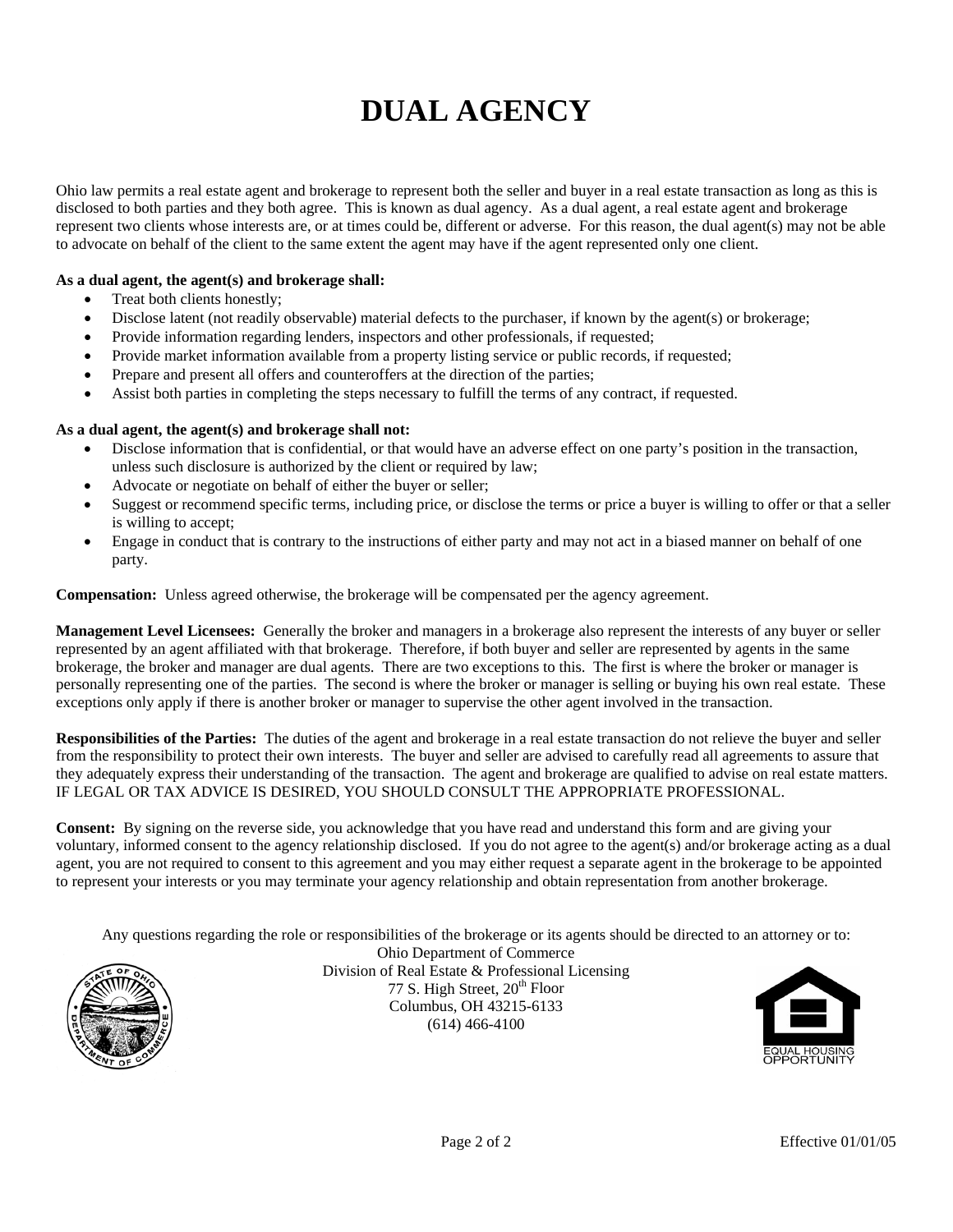## **CONSUMER GUIDE TO AGENCY RELATIONSHIPS**



We are pleased you have selected **Ohio Real Estate Auctions LLC** to help you with your real estate needs. Whether you are selling, buying or leasing real estate, **Ohio Real Estate Auctions LLC** can provide you with expertise and assistance. Because this may be the largest financial transaction you will enter into, it is important to understand the role of the agents and brokers with whom you are working. Below is some information that explains the various services agents can offer and their options for working with you.

For more information on agency law in Ohio you can also contact the Ohio Division of Real Estate & Professional Licensing at (614) 466-4100, or on their website www.com.state.oh.us.

### **Representing Sellers**

Most sellers of real estate choose to list their home for sale with a real estate brokerage. When they do so, they sign a listing agreement that authorizes the brokerage and the listing agent to represent their interests. As the seller's agent, the brokerage and listing agent must: follow the seller's lawful instructions, be loyal to the seller, promote the seller's best interests, disclose material facts to the seller, maintain confidential information, act with reasonable skill and care and, account for any money they handle in the transaction. In rare circumstances, a listing broker may offer "subagency" to other brokerages which would also represent the seller's interests and owe the seller these same duties.

### **Representing Buyers**

When purchasing real estate, buyers usually choose to work with a real estate agent as well. Often the buyers want to be represented in the transaction. This is referred to as buyer's agency. A brokerage and agent that agree to represent a buyer's interest in a transaction must: follow the buyer's lawful instructions, be loyal to the buyer, promote the buyer's best interests, disclose material facts to the buyer, maintain confidential information and account for any money they handle in the transaction.

### **Dual Agency**

Occasionally the same agent and brokerage who represents the seller also represents the buyer. This is referred to as dual agency. When a brokerage and its agents become "dual agents," they must maintain a neutral position in the transaction. They may not advocate the position of one client over the best interests of the other client, or disclose any confidential information to the other party without written consent.

### **Representing Both the Buyer & Seller**

On occasion, the buyer and seller will each be represented by two different agents from the same brokerage. In this case the agents may each represent the best interest of their respective clients. Or, depending on company policy, the agents may both act as dual agents and remain neutral in the transaction. When either of the above occurs, the brokerage will be considered a dual agent. As a dual agent the brokerage and its managers will maintain a neutral position and cannot advocate for the position of one client over another. The brokerage will also protect the confidential information of both parties.

### **Working With Ohio Real Estate Auctions LLC**

**Ohio Real Estate Auctions LLC** does offer representation to both buyers and sellers. Therefore the potential exists for one agent to represent a buyer who wishes to purchase property listed with another agent in our company. If this occurs each agent will represent their own client, but **Ohio Real Estate Auctions LLC** and its managers will act as a dual agent.

This means the brokerage and its managers will maintain a neutral position and not take any actions that will favor one side over the other. **Ohio Real Estate Auctions LLC** will still supervise both agents to assure that their respective clients are being fully represented and will protect the parties' confidential information.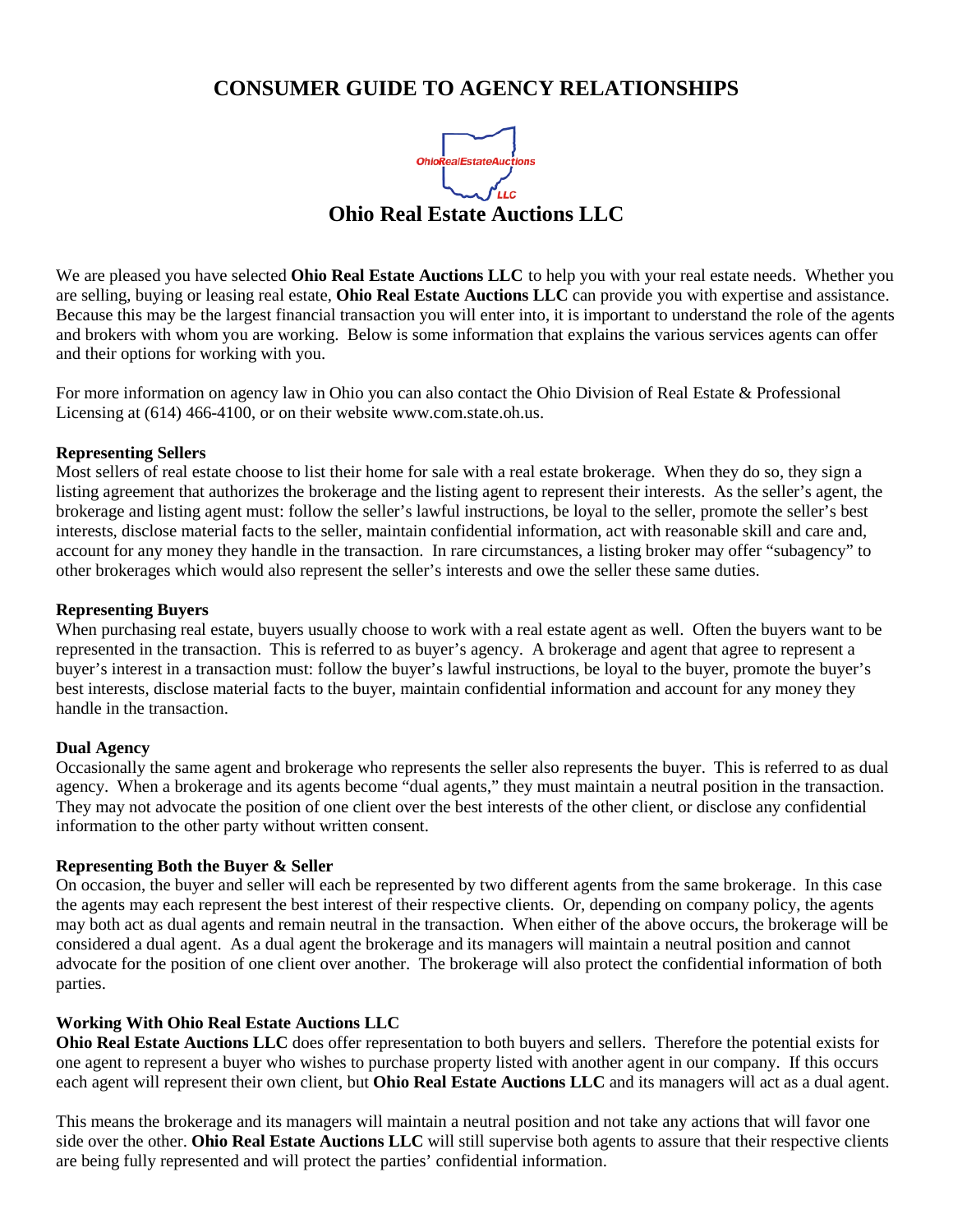In the event that both the buyer and seller are represented by the same agent, that agent and **Ohio Real Estate Auctions LLC** will act as dual agents but only if both parties agree. As dual agents they will treat both parties honestly, prepare and present offers at the direction of the parties, and help the parties fulfill the terms of any contract. They will not, however, disclose any confidential information that would place one party at an advantage over the other or advocate or negotiate to the detriment of either party.

If dual agency occurs you will be asked to consent to it in writing. If you do not agree to your agent acting as a dual agent, you can ask that another agent in our company be assigned to represent you or you can seek representation from another brokerage.

As a buyer, you may also choose to represent yourself on properties **Ohio Real Estate Auctions LLC** has listed. In that instance **Ohio Real Estate Auctions LLC** will represent the seller and you would represent your own best interests. Because the listing agent has a duty of full disclosure to the seller you should not share any information with the listing agent that you would not want the seller to know.

### **Working With Other Brokerages**

When **Ohio Real Estate Auctions LLC**) lists property for sale it also cooperates with, and offers compensation to, other brokerages that represent buyers. **Ohio Real Estate Auctions LLC** does reserve the right, in some instances, to vary the compensation it offers to other brokerages. As a seller, you should understand that just because **Ohio Real Estate Auctions LLC** shares a fee with a brokerage representing the buyer, it does not mean that you will be represented by that brokerage. Instead that company will be looking out for the buyer and **Ohio Real Estate Auctions LLC** will be representing your interests. When acting as a buyer's agent, **Ohio Real Estate Auctions LLC** also accepts compensation offered by the listing broker. If the property is not listed with any broker, or the listing broker does not offer compensation, we will attempt to negotiate for a seller-paid fee.

### **Fair Housing Statement**

It is illegal, pursuant to the Ohio Fair Housing Law, division (H) of Section 4112.02 of the Revised Code and the Federal Fair Housing Law, 42 U.S.C.A. 3601, as amended, to refuse to sell, transfer, assign, rent, lease, sublease or finance housing accommodations, refuse to negotiate for the sale or rental of housing accommodations, or otherwise deny or make unavailable housing accommodations because of race, color, religion, sex, familial status as defined in Section 4112.01 of the Revised Code, ancestry, disability as defined in that section, or national origin or to so discriminate in advertising the sale or rental of housing, in the financing of housing, or in the provision of real estate brokerage services. It is also illegal, for profit, to induce or attempt to induce a person to sell or rent a dwelling by representations regarding the entry into the neighborhood of a person or persons belonging to one of the protected classes.

We hope you find this information to be helpful to you as you begin your real estate transaction. When you are ready to enter into a transaction, you will be given an Agency Disclosure Statement that specifically identifies the role of the agents and brokerages. Please ask questions if there is anything you do not understand.

Because it is important that you have this information, Ohio law requires that we ask you to sign below, acknowledging receipt of this Consumer Guide. Your signature will not obligate you to work with our company if you do not choose to do so.

\_\_\_\_\_\_\_\_\_\_\_\_\_\_\_\_\_\_\_\_\_\_\_\_\_\_\_\_\_\_\_\_\_\_ \_\_\_\_\_\_\_\_\_\_\_\_\_\_\_\_\_\_\_\_\_\_\_\_\_\_\_\_\_\_\_\_\_\_

Name (Please Print) Name (Please Print) Name (Please Print)

\_\_\_\_\_\_\_\_\_\_\_\_\_\_\_\_\_\_\_\_\_\_\_\_\_\_\_\_\_\_\_\_\_\_ \_\_\_\_\_\_\_\_\_\_\_\_\_\_\_\_\_\_\_\_\_\_\_\_\_\_\_\_\_\_\_\_\_\_\_

Signature Date Date Signature Date